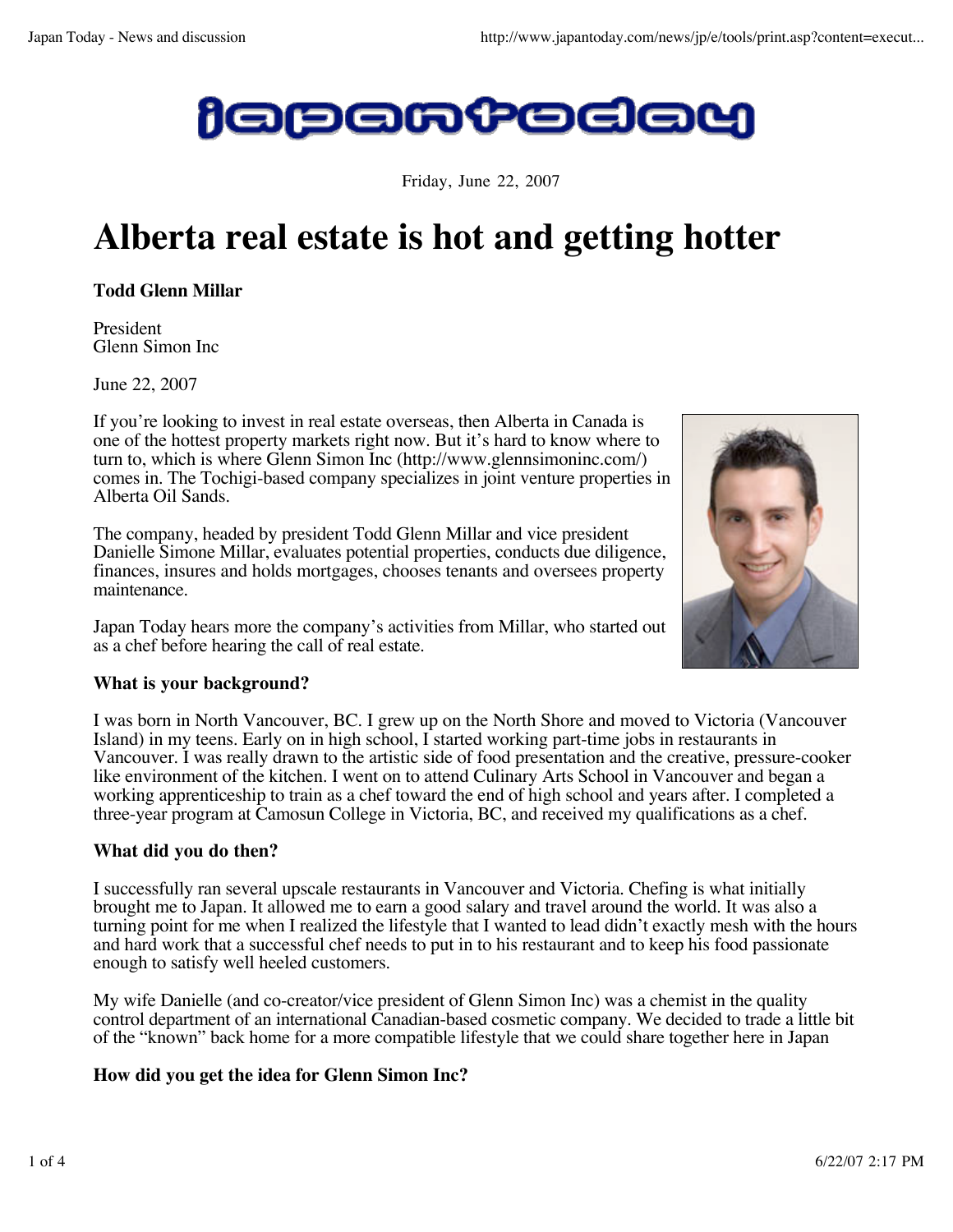Glenn Simon Inc was born in 2002 as a Canadian (Alberta) Corporation. When Danielle and I first came at the end of 1999, we began looking for ways to send our money back home or grow it here. We visited and spoke with financial planners in Tokyo and looked at what was on offer. We weren't very savvy and felt rather limited by the options available. We trusted our money to a few "brokers" and invested in a fund as well as a unit of land back in Canada. Then we started getting educated. We read a lot of books, went home, attended seminars and learned how to really grow our money. We had a big dream and the options around us here or back home weren't going to fulfill that dream unless we took matters into our own hands and became accountable.

I took a few comprehensive real estate courses and began getting mentored from a seasoned real estate investor who'd been through the ups and downs of more than a few markets. Danielle and I realized that for us, the key was to own and manage residential real estate in targeted areas in Canada. Our focus and strategy became more refined and turned into a laser beam focus that was the catalyst for birthing Glenn Simon Inc, as we had been investing privately (for our own portfolio up to 2002).

# **How did you get your first clients?**

What actually happened was that we were playing the board game Cashflow with friends of ours and we were always discussing and comparing investments. They were impressed at what we'd been doing and asked if they could invest with us. We happily told them how we did what we did and showed them how they could do it, too.

However, a year passed and due to a lack of time, the hassles involved and lack of knowledge they still hadn't invested, so we helped them and realized that there was a niche for people who don't want mainstream investments, want better returns, realize the power of investing in real estate, but who didn't have the time, expertise or team in place to invest. Thus, we formed our company and the win-win strategy of joint venture partnerships has become our strength and backbone. We have partnered with people based in Japan, the U.S., Singapore, Australia and of course Canada.

# **Why are you based in Tochigi rather than Tokyo?**

Mainly because of the lifestyle. We like where we live and the access to mountains, rivers and onsens adds to the charm. Our business grew by word of mouth referrals and we didn't see the need to move into Tokyo and compete with other investment firms. We don't charge commissions, spend a lot of time working online and on the phone, so it wasn't a move we considered necessary for our success.

# **What services do you offer?**

We are a complete, one-stop real estate investment company specializing in the Alberta market. We're focused on building long-term relationships with our partners (most investments are between 4 and 6 years). I see our role as problem solvers. We work with both experienced and novice investors and have become experts in helping our partners reach their real estate investment goals by avoiding all the brick walls that we hit when we first tried it all on our own.

My team and I provide full service from start to finish including careful selection and complete financial analysis of property, exit strategy, inspections, appraisals, rental/property insurance, impeccable property management, tenanting, market updates, bi-annual statements, arrangement of mortgages and market timing to ensure a profitable sale.

#### **How would you describe the quality of information on real estate investment opportunities for Japanese or expats living in Japan?**

I think that choices are getting better but are still emotion driven. Many investments are "sold" by commission-driven salespeople or have load fees that the investor pays whether the deal is profitable or takes a loss. I'm more of a fundamental investor, so I look for what is driving the market now based on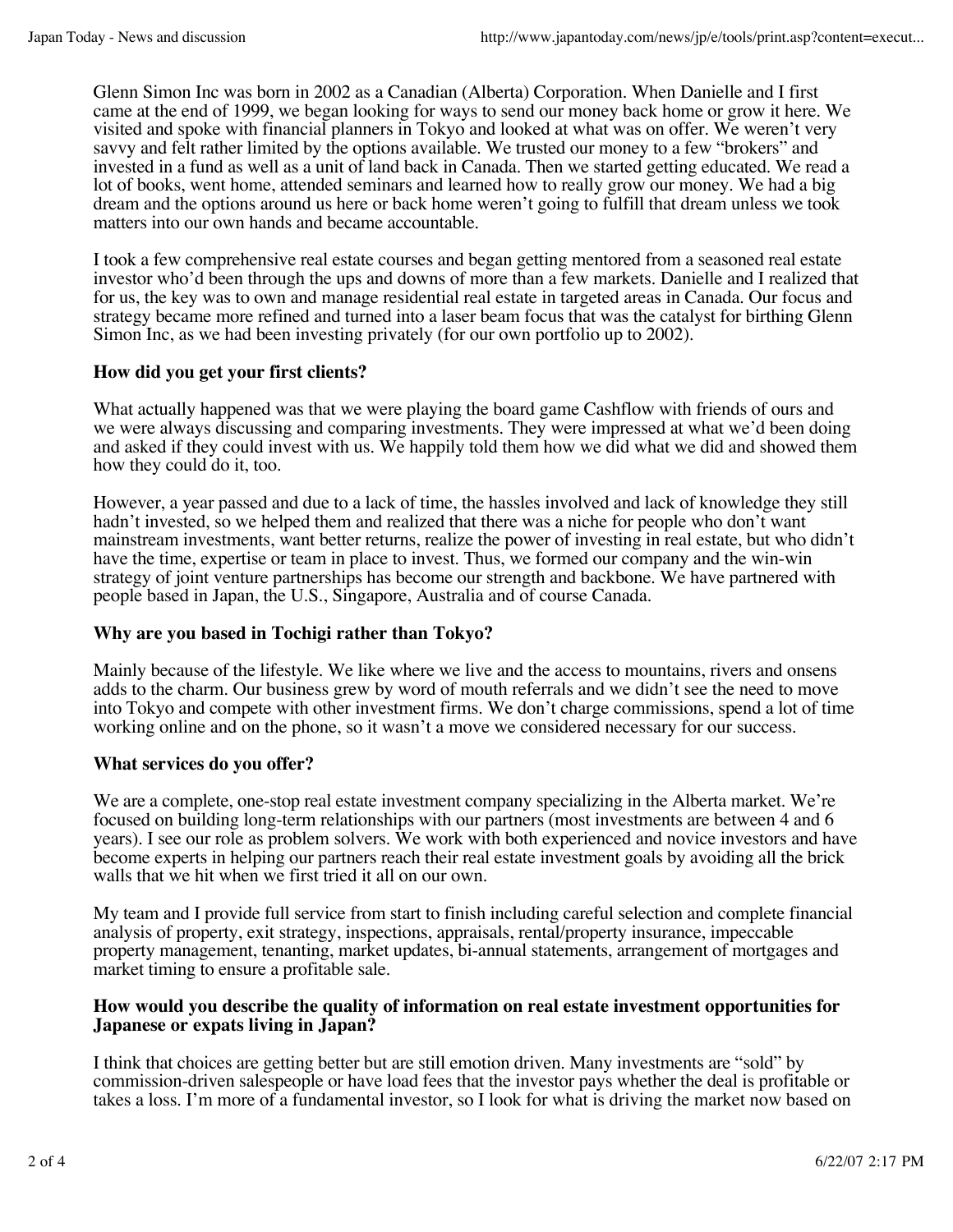economic fundamentals, not as much as a speculative investor who follows the trends. Don't get me wrong, you can make money both ways but I'm more comfortable investing where the numbers are strongest.

# **Why do advise people to invest in Alberta?**

Simply put, the stability and economic growth are second to none. Alberta is in the midst of the strongest period of economic growth ever recorded by any province in Canadian history. Its total income (GDP) rose 43% between 2002 and 2005, and shows no sign of slowing down. Alberta's 12.7% average annual increase since 2002 compares favorably with China's 14.8%, the fastest growing among the world's large economies. The province is a world model with a debt-free economy (\$7.1 billion actual surplus plus another \$7 billion contingency fund).

Canada is on its way to becoming a world energy superpower and the bulk of that energy is found in Alberta. Basically there is massive long-term job growth, a province with the lowest taxes, highest wages and new jobs created at an enormous rate. CIBC World Market report states that Alberta will be the #1 world supplier of new crude oil by 2010. The thing about Canadian oil is that it needs workers to extract it. That is the kind of long-term growth that I look for in a market.

#### **Is there much international interest in Alberta?**

Alberta has vast oil sands (tar sands) that hold a proven 175 billion barrels of recoverable oil, second only to Saudi Arabia. The most impressive part is that Alberta has only just begun. The international interest in Canada from France, Norway and the Middle East and Asia (Japan, China) proves that the "smart money" is coming to Canada.

#### **What is the estimated appreciation rate of some of the hottest properties in Alberta?**

Residential resale real estate went up 52% overall in Edmonton last year, and has gone up another 18% this year. The outlook is for 20% this year in appreciation, but it looks like that will be beaten by month's end. I budget my projections based on an 8% increase in appreciation per year. That way I can manage expectations and deliver a conservative return during both an up and down cycle. My philosophy is to under-promise and over-deliver.

# **Are your joint venture properties only in Alberta?**

Yes. Specifically, Edmonton and a few select towns around there. It's the best place to invest in North America, if not the world right now.

#### **Do you personally inspect every property?**

No. As part of our team of professionals, I have a licensed home inspector (who holds the highest licensing level of home inspectors in Canada) go through every property and complete a 25-page report.

#### **So how's business right now?**

Great. We're really busy at the moment and have more partners than properties. Many people are looking for an opportunity to get into the market and choose us. Several of our recent partners were based in Vancouver and Toronto as well.

#### **Are your clients in Japan mainly foreigners or Japanese investors?**

We have a few more foreign nationals than Japanese, but an almost fairly even split.

#### **How do you market yourselves in Japan?**